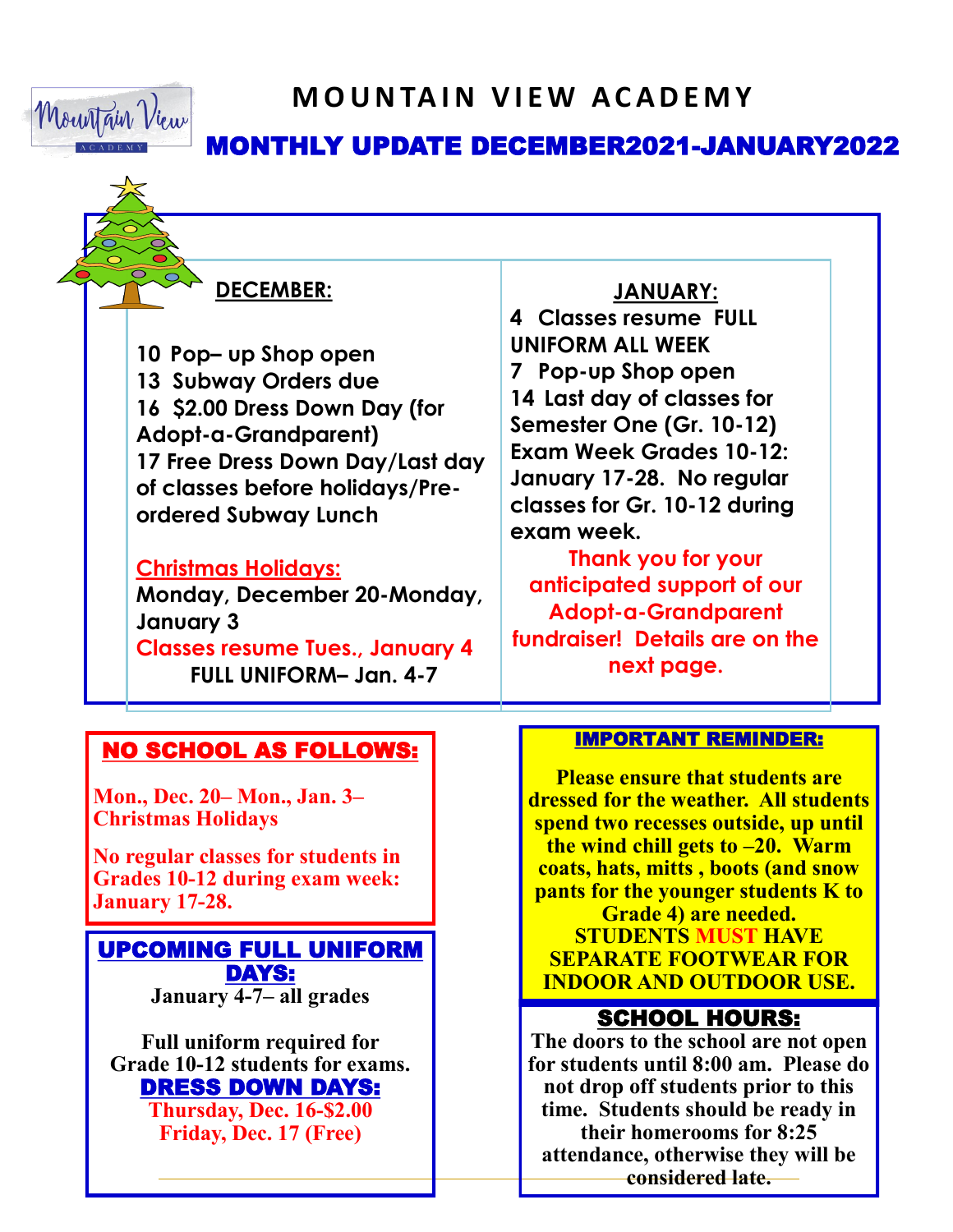# **December 2021**  Adopt a Grandparent

Be a part of the caring culture

| Monday                                                                                      | Tuesday                                                                                                      | Wednes-<br>day                                                                       | Thursday                           | Friday                                                                                   |
|---------------------------------------------------------------------------------------------|--------------------------------------------------------------------------------------------------------------|--------------------------------------------------------------------------------------|------------------------------------|------------------------------------------------------------------------------------------|
|                                                                                             | 7                                                                                                            | 8                                                                                    | 9                                  | 10                                                                                       |
|                                                                                             | Candy<br>Grams<br>on Sale<br>Lunch                                                                           | Candy<br>Grams<br>on Sale<br>Lunch                                                   | Candy<br>Grams<br>on Sale<br>Lunch | Pop-Up<br>Shop                                                                           |
| 13                                                                                          | 14                                                                                                           | 15                                                                                   | 16                                 | $\overline{17}$                                                                          |
| <b>Buskers</b><br>Period 2<br>Candy<br>Jar<br><b>Guessing</b><br>Ginger-<br>bread<br>Raffle | <b>CTF</b><br><b>Market</b><br>Period <sub>7</sub><br>Candy<br>Jar<br>Guessing<br>Ginger-<br>bread<br>Raffle | Pictures<br>with<br>Chewie<br>Candy<br>Jar<br>Guessing<br>Ginger-<br>bread<br>Raffle | Bake<br>Sale/Hot<br>Chocolate      | Candy<br>Grams<br><b>Delivered</b><br>Ginger-<br>bread<br>Raffle/<br>CandyJar<br>winners |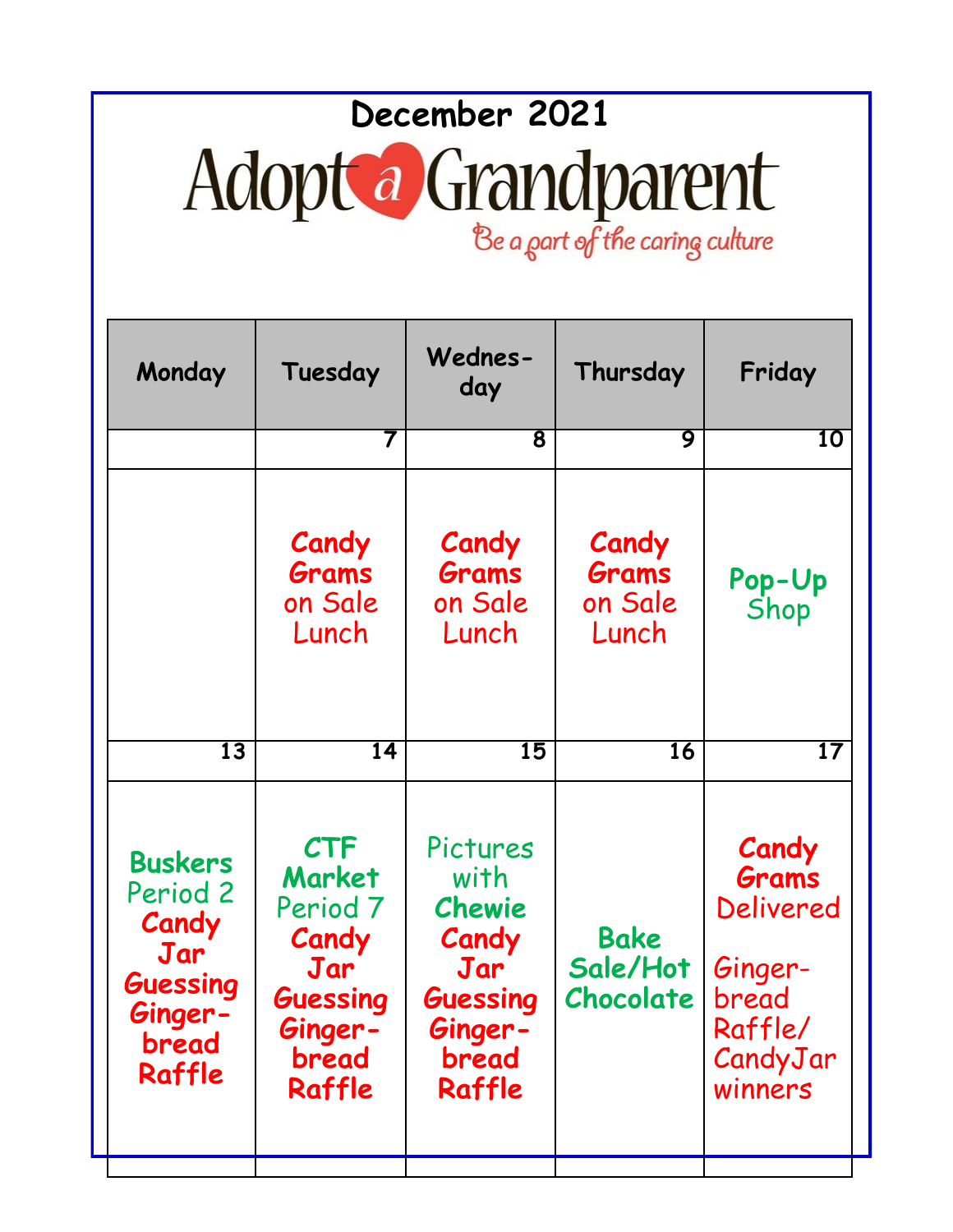# Adopt a Grandparent

Be a part of the caring culture

## **Prices for fundraising events:**

**Candy Grams** 1 for \$2.00/ 2 for \$3.00

**Pop-Up** Shop \$1-2 dollars

## **Buskers**

By donations. Students are encouraged to bring in lots of coins to reward the busker performances!

> **CTF Market** Prices range from \$1-10

**Candy Jar Guessing** 1 guess for 50 cents/3 guesses for \$1

### **Gingerbread Raffle** \$1/ticket

Pictures with **Chewie (Mrs. Harrison's German Shepherd)** \$1/picture

> **Bake Sale/Hot Chocolate** Items will be \$1.00 each

**ALL STUDENTS ARE ASKED TO BRING IN A PICTURE OF THEIR GRANDPARENTS TO ADD TO OUR BULLETIN BOARD!**